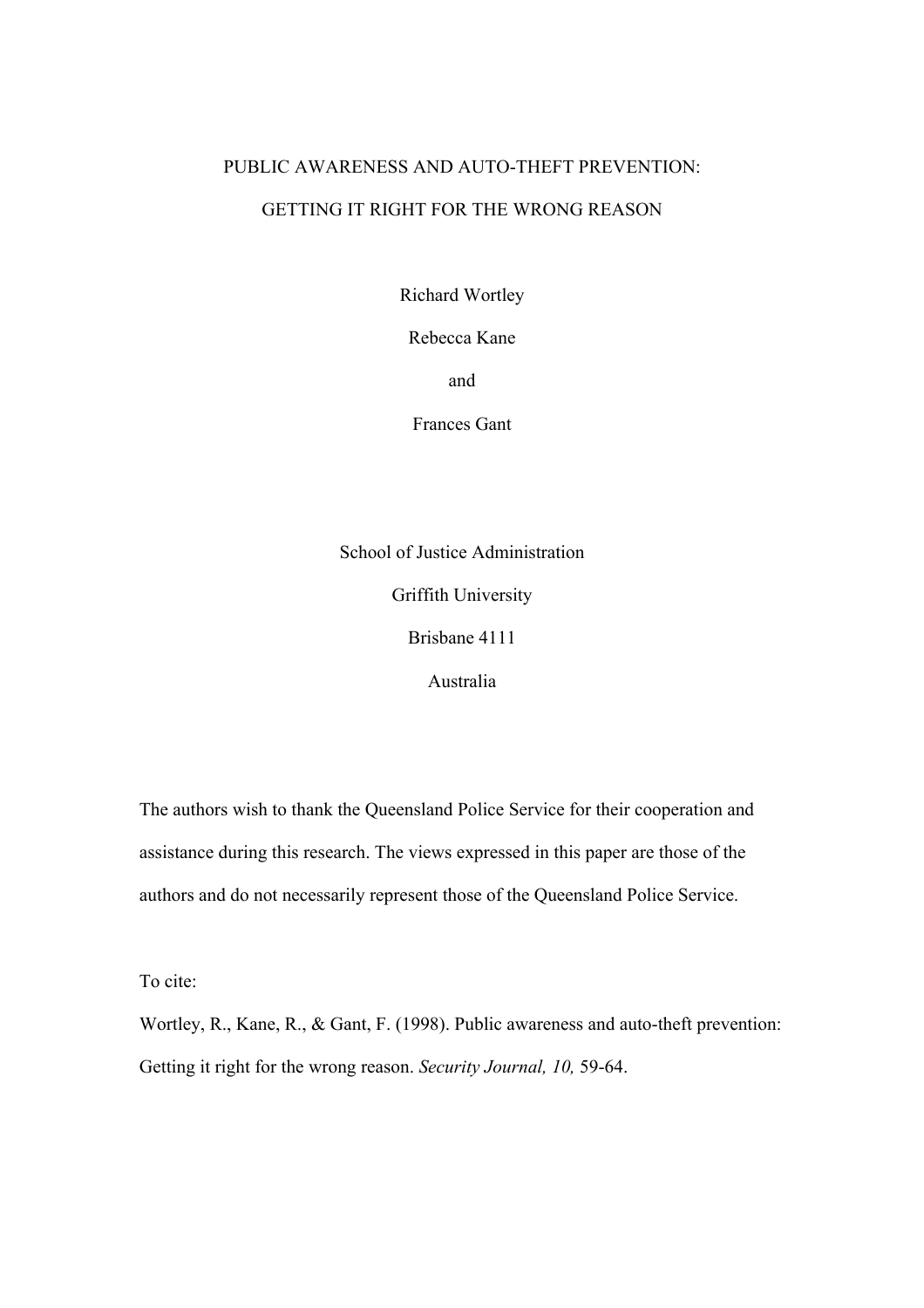# ABSTRACT

This paper reports an evaluation of a public awareness campaign aimed at encouraging the use of car security measures, particularly Vehicle Identification Number (VIN) etching. It was found that the campaign coincided with an immediate reduction in the incidence of auto-theft. However, there did not appear to be any significant change in the behavior of car owners which would account for this reduction. Rather, it seems the reduction in thefts may have come about through an increased perception of risk the campaign generated among potential car thieves.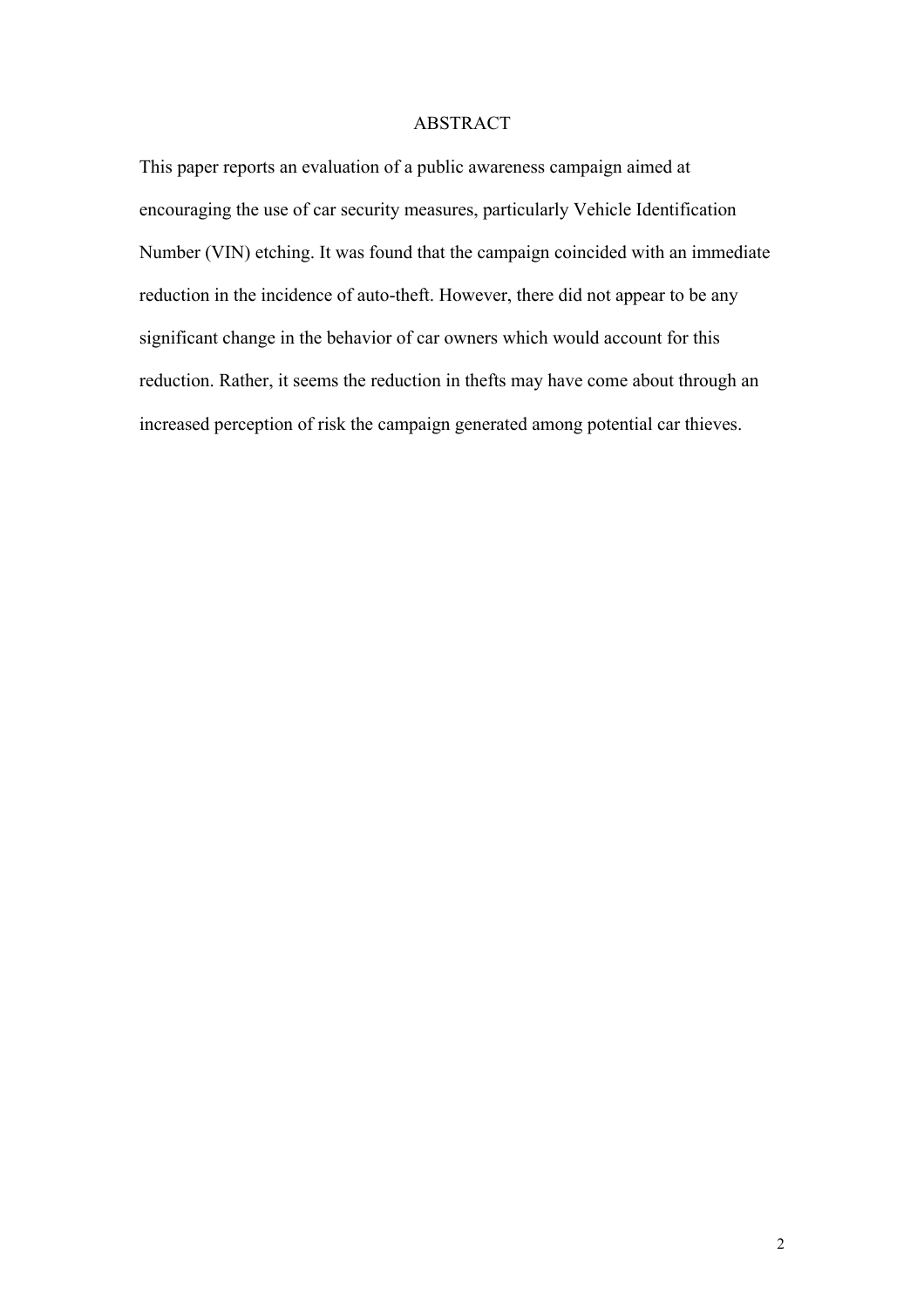Motor vehicle theft in Australia is widespread, generally exceeding figures for foreign industrialized nations (Higgins, 1997, p. 4), and over the past decade has emerged as one of the nation's fastest growing crimes. Domestically this crime costs the Australian community approximately A\$1 billion annually and, if theft rates cannot be curbed, costs are destined to inflate in the future as the cost of automobiles, insurance premiums and repairs increase. While Queensland fares well in comparison to other states of Australia (only Tasmania has a lower rate of vehicle theft per 100,000 of the population), thefts continue to rise. Between 1993/94 and 1994/95, Queensland experienced a 6% increase in the number of reported thefts, following a 7% rise for the period 1992/93 - 1993/94 (Walley, 1996, p. 16).

In response to the increasing rate of auto-theft, the Queensland Police Service (QPS), in partnership with major insurance companies and motorist organizations, developed Project HEAT (Help Eliminate Auto Theft). HEAT was a community awareness campaign whose principle aim was to encourage the use of security devices, and in particular, the etching of the Vehicle Identification Number (VIN) on car windows. The campaign was state-wide, although there was a special focus on the south-east corner of the state where the population is concentrated and where 73 per cent of all state auto-theft occurs. The predominant advertising medium was television, although support was also received from regional newspapers and magazines. In addition, Queensland's 2.6 million motorists were reached through a letter from the Commissioner of Police attached to Queensland Transport registration renewal notices promoting vehicle security and identifying locations where motorists could obtain advice in this regard. Project HEAT exposure was also increased through other police-oriented initiatives such as Neighborhood Watch meetings, Crime Stoppers,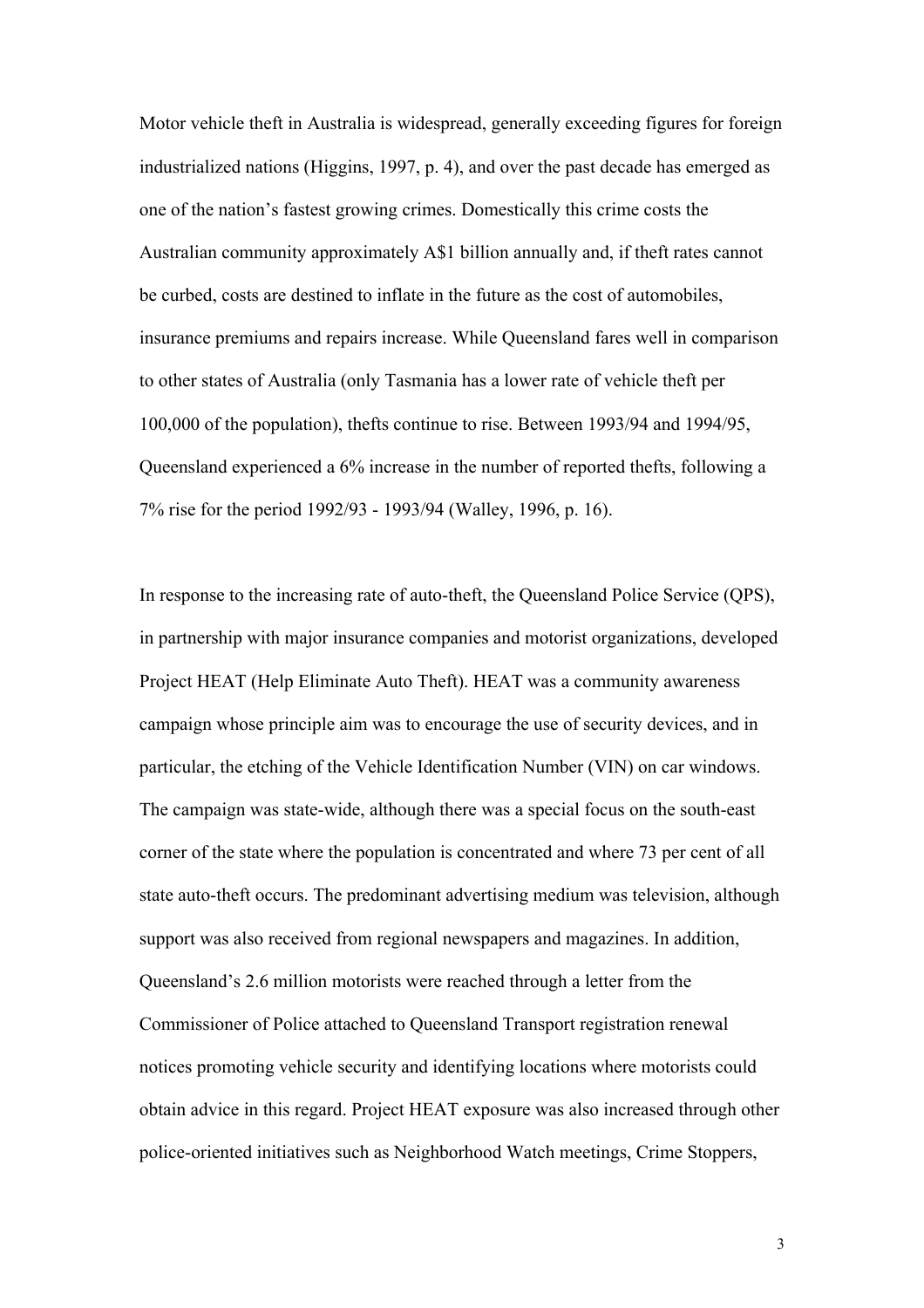crime prevention training courses, HEAT 1 and HEAT 2 vehicle number plates and HEAT vehicle bumper stickers. All advertising material reflected the campaign's central theme: 'Car Theft. It's not just a crime. It's a violation'.

Publicity campaigns such as HEAT which exhort motorists to adopt opportunity reduction strategies can be understood in terms of situational crime prevention (Clarke, 1997). The use of physical security devices such as door locks, steering wheel locks, engine immobilizers and so forth, aim to *increase the effort* involved with auto-theft. Installing car alarms, parking vehicles beneath street lights, and so on utilize the principle of *increasing the risk*. VIN etching is primarily concerned with *reducing the rewards* of auto-theft by decreasing the potential for resale and hence decreasing the dollar value of the vehicle.

There is good evidence that the adoption of opportunity-reduction strategies can be successful in preventing auto-theft. For example, the mandatory introduction of steering column locks has been shown to reduce or stabilize auto-theft rates in Germany (Webb, 1994), Great Britain (Mayhew, Clarke and Hough, 1992) and the United States (Clarke and Harris, 1992), although these studies have also noted the risk of displacement to older, unprotected vehicles. With respect to VIN etching, a central feature of the HEAT campaign, Walley (1996) reported research by the Automobile Club of Michigan showing that vehicles etched with VIN's are 45% less likely to be stolen than unetched vehicles.

Whether these levels of success can be achieved via media campaigns is less certain. Previous research into the effectiveness of such campaigns has suggested that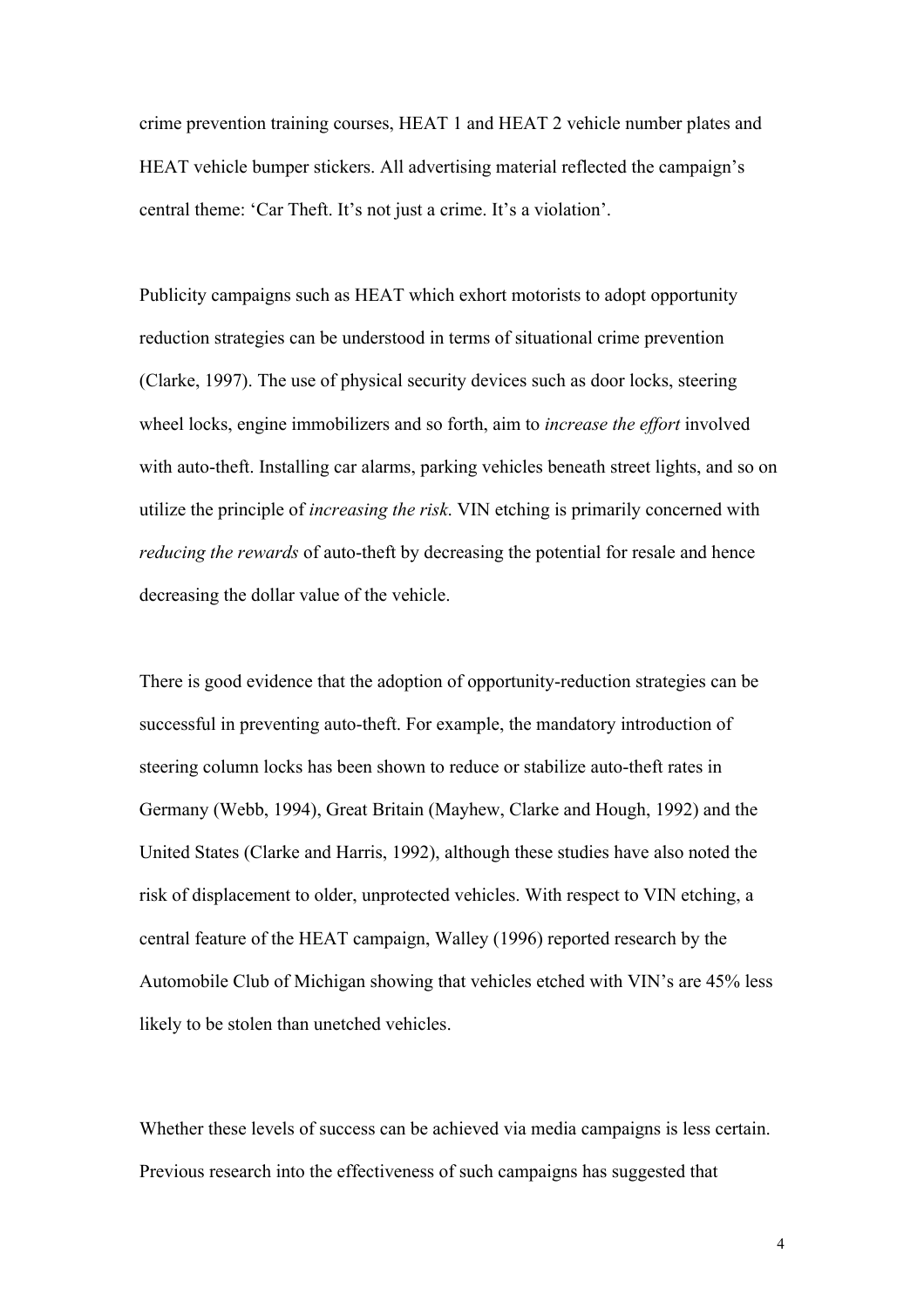advertising of this kind is a relatively weak method of producing the desired behavioral changes (Monaghan, 1988; Poyner, 1993). The initiatives reported by Webb (1994), Mayhew et al (1992) and Clarke and Harris (1992) were introduced in a blanket fashion and were backed by legislation. However, the success of publicity campaigns depends upon the extent to which individual car owners can be persuaded to adopt the suggested prevention strategies. The inherent danger of such campaigns is that auto-theft risk will be reduced for car owners who use opportunity-reduction strategies, but that there will be little impact on overall auto-theft levels.

With these reservations in mind, this study examines the effectiveness of Project HEAT. Specifically, three questions are addressed:

- 1. Did Project HEAT result in increased community awareness about auto-theft prevention?
- 2. Did Project HEAT increase the use of car security measures, in particular, VIN etching?
- 3. Was there a reduction in car thefts after the introduction of Project HEAT?

#### **Method**

HEAT was introduced at the end of March, 1997 and ran for three months. The evaluation of HEAT utilized a pre-test/post-test design. Three databases were examined: responses on a community awareness survey, VIN etching figures, and police auto-theft statistics.

# *Community awareness survey*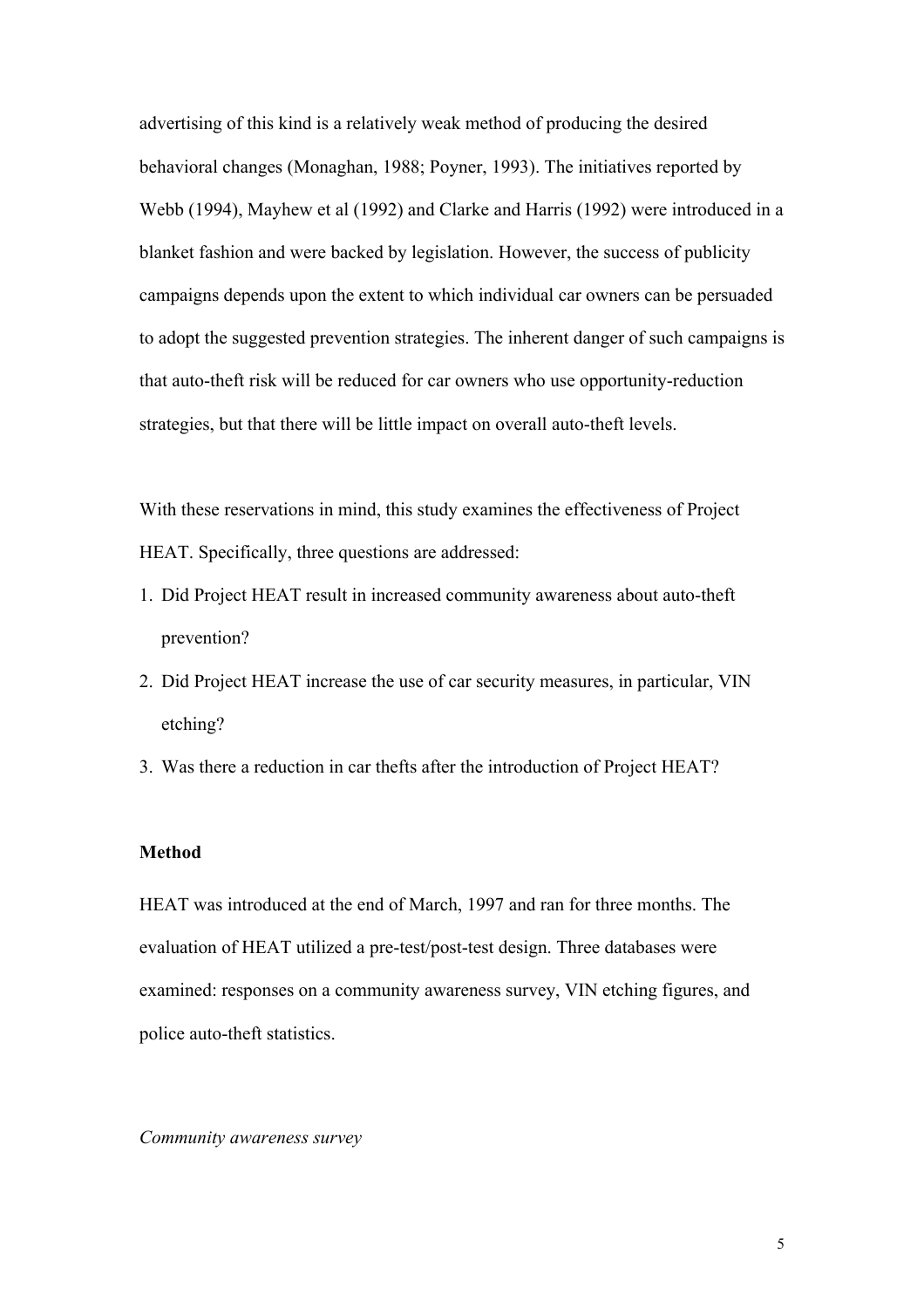A questionnaire was employed to gauge levels of community awareness. The questionnaire was designed to measure two facets of community awareness: 1) familiarity with Project HEAT, its aims and strategies, and, 2) use of vehicle security and anti-theft devices. The questionnaire predominantly utilized a closed-question format to assess awareness although two open-ended questions, designed to gauge degrees of knowledge, were also incorporated. The questionnaire was administered face-to-face at the Logan Hyperdome, a major shopping complex in the center of the study area and a location identified by police as high risk area for auto-theft. There were three data-collection points, one pre-test (18 March, n=149) and two post-tests (9 April, n=150; 22 April, n=150) which followed immediately after periods of media saturation. Sampling was accidental. Females (62%) and people aged 26-40 (33%) were somewhat over-represented in the sample, but since the survey site was selected on the basis of the exposure of patrons to risk of auto-theft, deviations from a normal distribution were not considered to be a problem.

# *VIN etching*

Because the promotion of VIN and registration etching was such a predominant component of Project HEAT, the decision was made to incorporate externally generated figures on etching levels. The Royal Automobile Club of Queensland (RACQ) source data, obtained from registered etching contractors, was used to determine whether levels of etchings had changed since the inception of the campaign. While this database is not a complete account of the numbers of etchings occurring in the study area (i.e., some private contractors are excluded), it can be considered indicative of overall trends.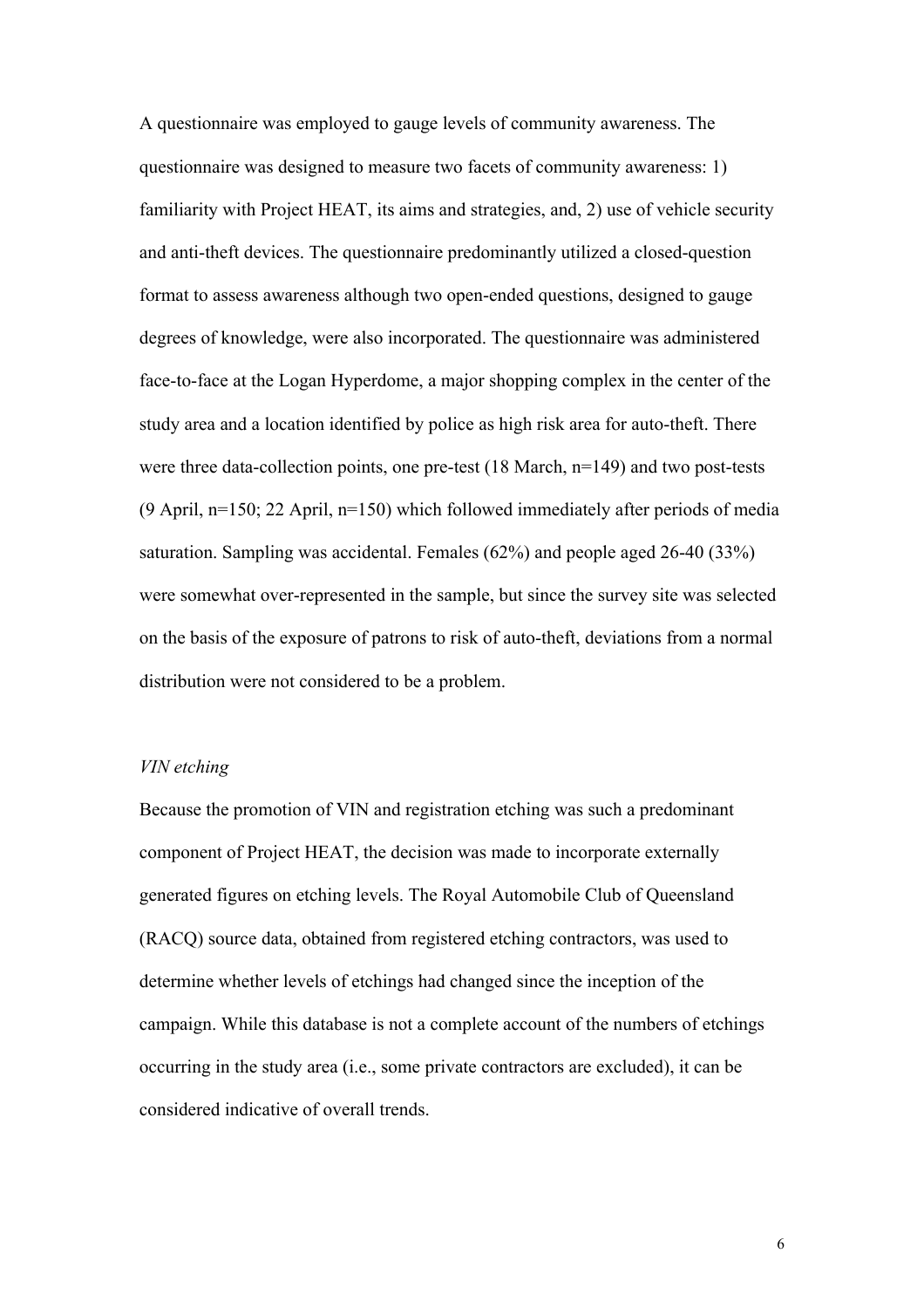### *Police statistics*

The QPS database was used to analyze levels of auto-theft. (Note that while figures were supplied by the QPS they are not official police statistics.) Only thefts of passenger cars were analyzed -- thefts of motor cycles, trucks, buses, tractors and so forth were excluded. Because HEAT focused on the south-east section of the state (Logan, Ipswich and Gold Coast), analysis was restricted to these regions. Further, because auto-theft rates are subject to seasonal fluctuations, both 1996 and 1997 figures were examined. That is, it was not considered valid to compare pre-HEAT theft rates with post-HEAT without taking into account the established trend for that period. Thus, the study used data from the first six months of 1996 and the first six months of 1997. The six month periods were divided into two quarters (quarter 1, January to March; quarter 2, April - June). Quarter 2 of 1997 was the 'test' period because it coincided with Project HEAT.

#### RESULTS

#### Community Awareness Survey

Chi square was used to examine the familiarity with Project HEAT ('never heard of HEAT', 'heard of HEAT but not sure what it is about', and 'heard of HEAT and good idea of what it is about') across the three survey periods. As Figure 1 shows, familiarity was significantly higher in the post-test periods than in the pre-test period (chi sq=23.950,  $df=4$ , p=.000). Just the same, there was still considerable ignorance of the project in the post-test period, with 72% of respondents still not having heard of the campaign by the final period. There were no significant age or gender differences. Interestingly, 13 respondents mentioned at least a degree of familiarity with Project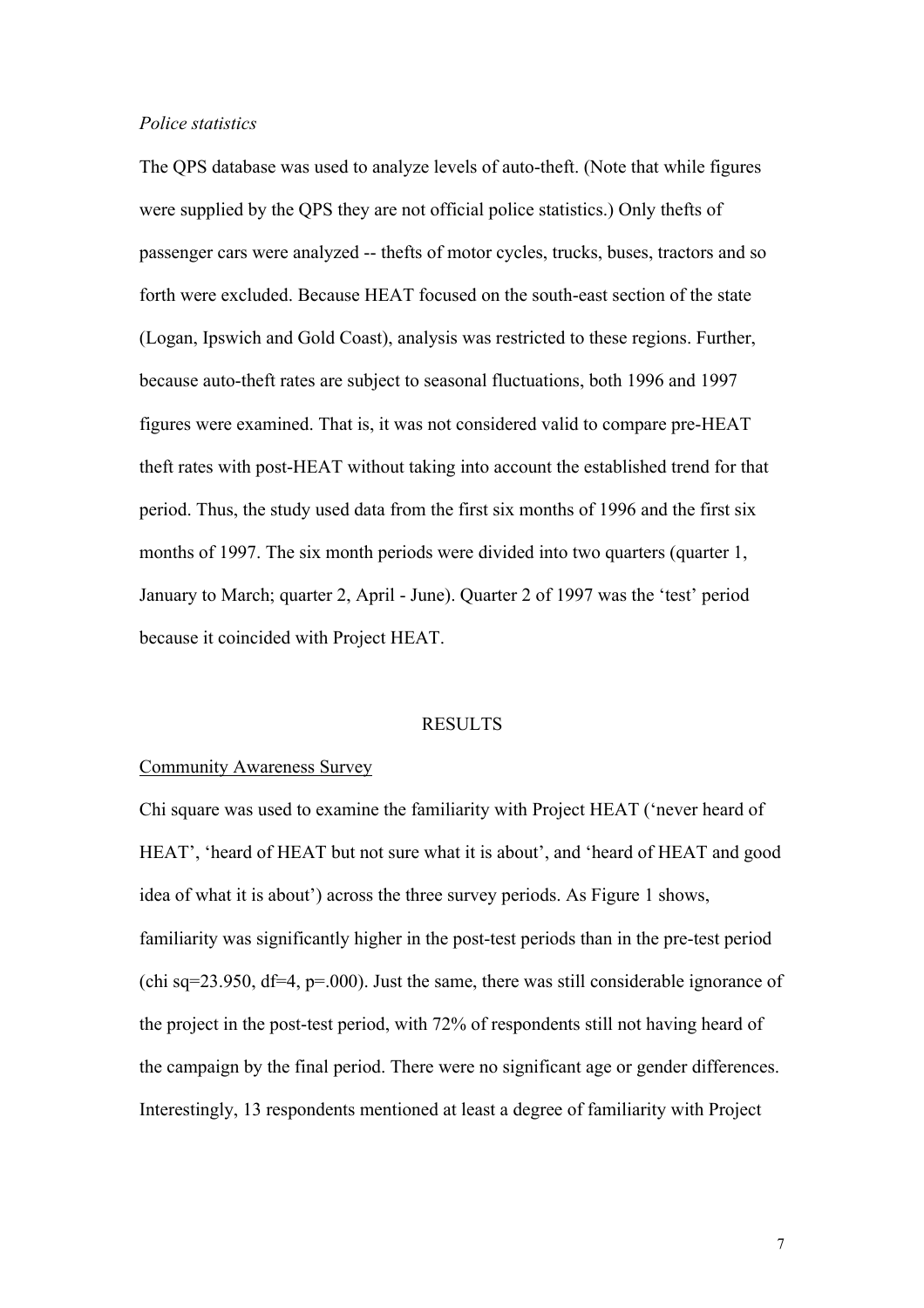HEAT before it was implemented. This would suggest a small number of respondents were saying what they thought the researcher wanted to hear.

## Figure 1 about here

The responses of participants who indicated some level of familiarity with the campaign in the post-test periods (n=83) were examined separately. Fifty-five percent of these respondents mentioned the television advertisement as the source of their awareness. Sixty-nine percent were able to offer a satisfactory description of the aim of Project HEAT. However, respondents were less able to recall prevention strategies recommended by the campaign. Only 41% could recall any specific prevention strategies promoted in the campaign. The majority of these respondents (62%) mentioned VIN etching.

The final component of the questionnaire gauged the level of active utilization of security precautions. Across all three surveys, 98% of respondents who drove a vehicle locked their doors, 42% used a steering wheel lock and 37% used a steering column lock. Table 1 shows a breakdown of specific security measures reported at each survey period. Chi square was used to determine whether the pattern of active use of security precautions changed over the three survey periods. The pattern of use changed significantly for only one security precaution -- steering column locks - which decreased by over half between period 2 and 3 (63 to 30) (chi sq=21.323, df=2, p=.000). This would appear a spurious result as steering column locks are a permanent fixture to the vehicle and one which cannot be removed. (A closer look at the figures suggests that respondents may have confused steering column locks and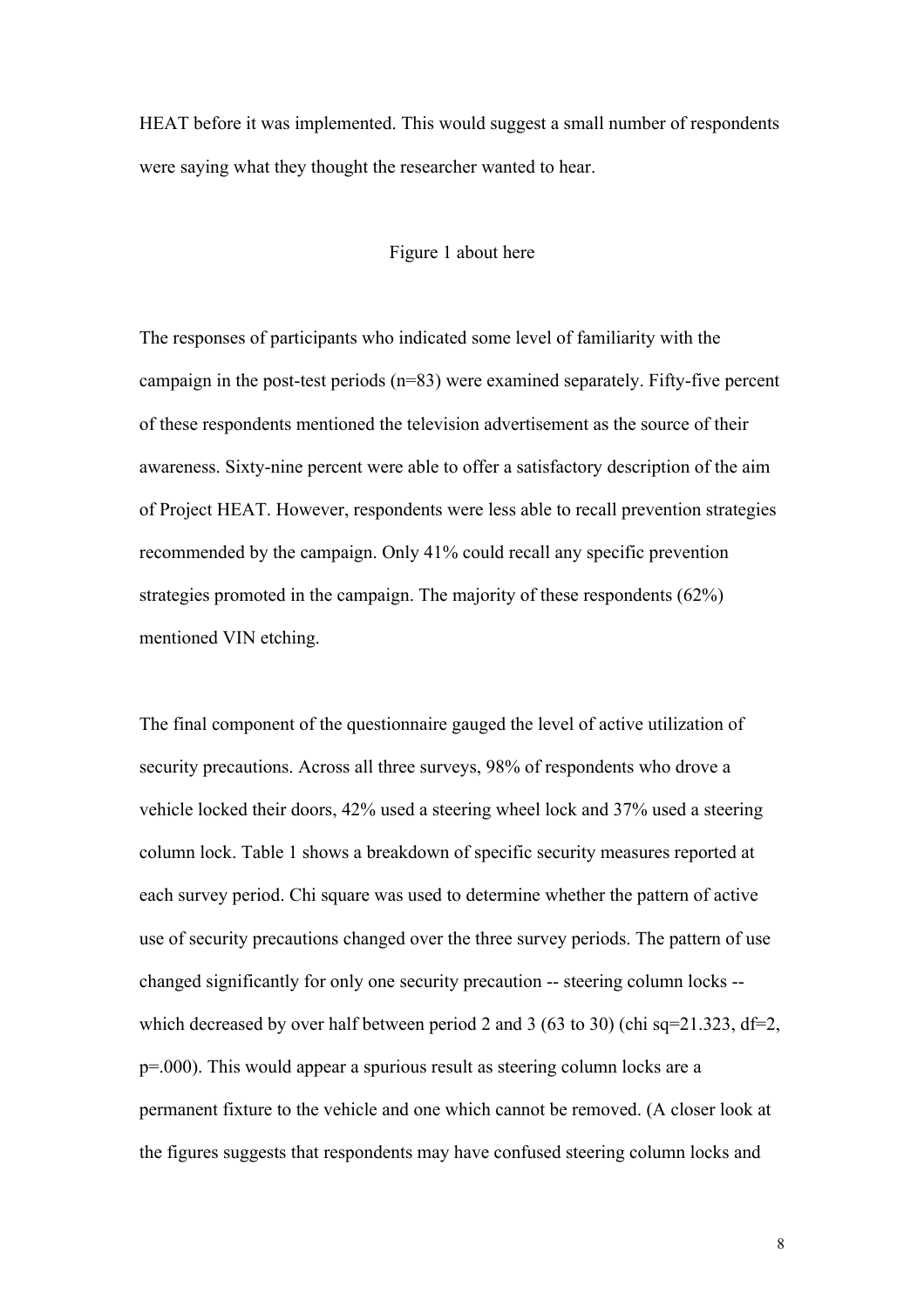steering wheel locks.) At the conclusion of the study period, only 8% of respondents had had their vehicles etched (VIN and other forms of etching combined).

# Table 1 about here

## *VIN etching*

Because etching was a predominant component of the publicity campaign, the RACQ database was used to further examine etching levels within the community. The RACQ database provided total numbers of etchings conducted by registered etching businesses. Table 2 shows the levels of vehicle etchings for the three months before and after the beginning of the HEAT campaign. There was a sudden increase in recorded etching coinciding with the introduction of HEAT at the end of March, with an overall 700% increase in etchings pre-HEAT to post-HEAT. Nevertheless, given that RACQ provided the major etching service in the State, the total number of cars etched would seem to be trivial when considered as a proportion of the total number of cars on the road.

# Table 2 about here

# *Police statistics*

An analysis was undertaken to determine whether Project HEAT had any effect on the incidence of auto-theft. Car thefts levels for quarter 1 and quarter 2 1996 were compared with trends for the same periods in 1997. A significant difference was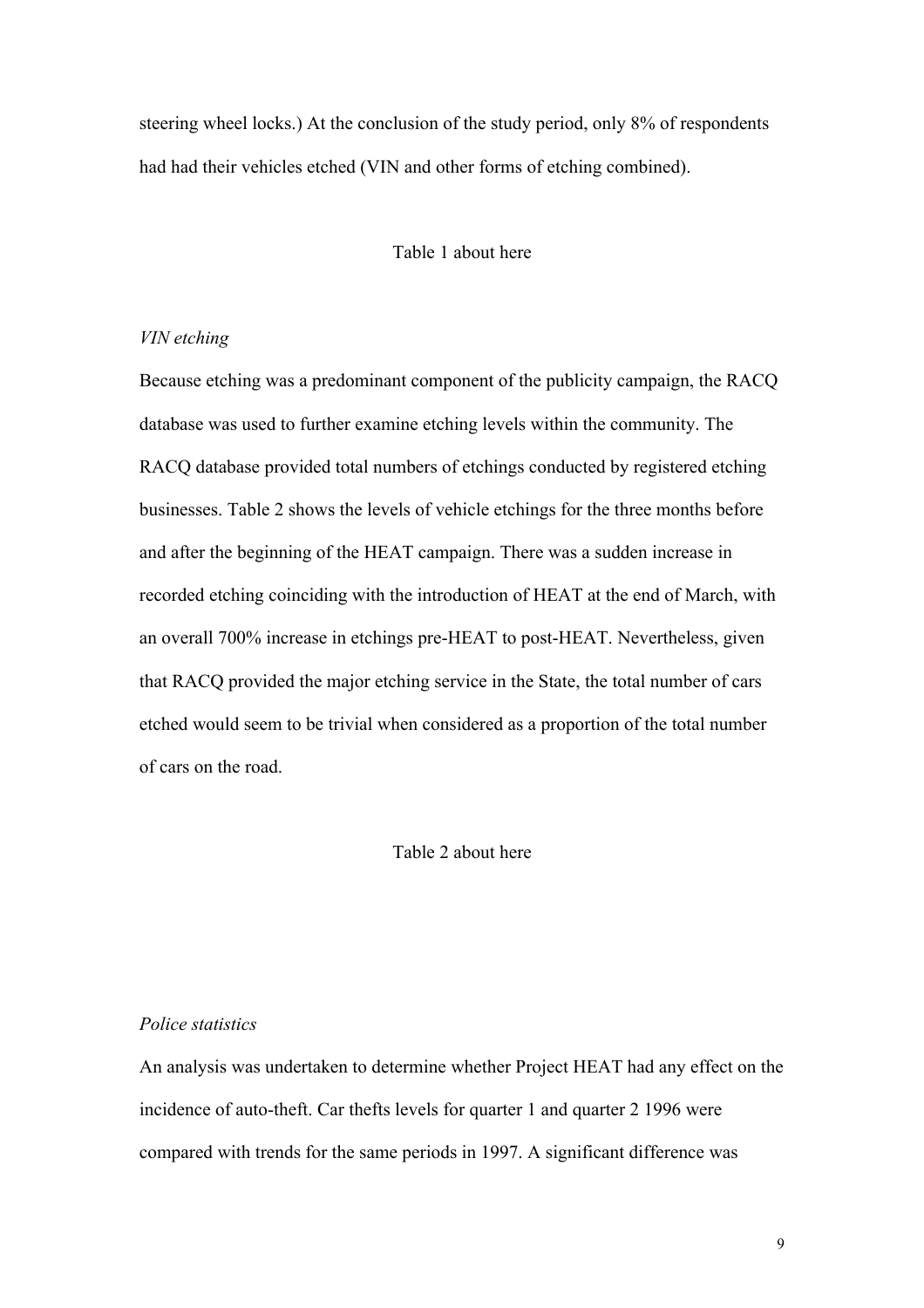detected (chi sq=14.298, df=1, p=.000). From Figure 2 it can be seen that in 1996 there was an increase in auto-thefts from 1560 in quarter 1 to 1634 in quarter 2. In 1997 thefts fell from 1644 in quarter 1 to 1422 in quarter 2. In other words, in 1996 there was a clear upward trend in auto-thefts from quarter 1 to quarter 2, while there was downward trend for the same period in 1997. In addition, based on the auto-theft levels recorded in quarter 1 1997, the signs were for an increase in auto-thefts for that year compared with the previous year. From this result, it would seem that Project HEAT coincided with a marked reduction in the incidence of auto-theft.

### Figure 2 about here

# **Discussion**

Project HEAT was devised as a victim-oriented campaign. Such campaigns use advertising in an attempt to achieve two goals: to increase potential-victim awareness of the risks of auto-theft, and encourage subsequent preventive action. The present study found that while Project HEAT did significantly increase awareness over the study period, almost three in every four people surveyed after its launch still had not heard of the campaign. Moreover, self-reported use of the security precautions championed by the campaign did not significantly increase. Independent figures showed that there was in fact a surge in VIN etchings, but at total levels so low as to have little effect on the global picture.

Yet, in spite of these limitations, auto-thefts significantly decreased after the introduction of HEAT. Since it would appear that this decline in theft cannot be attributed to increased effort, reduced rewards or increased risk through target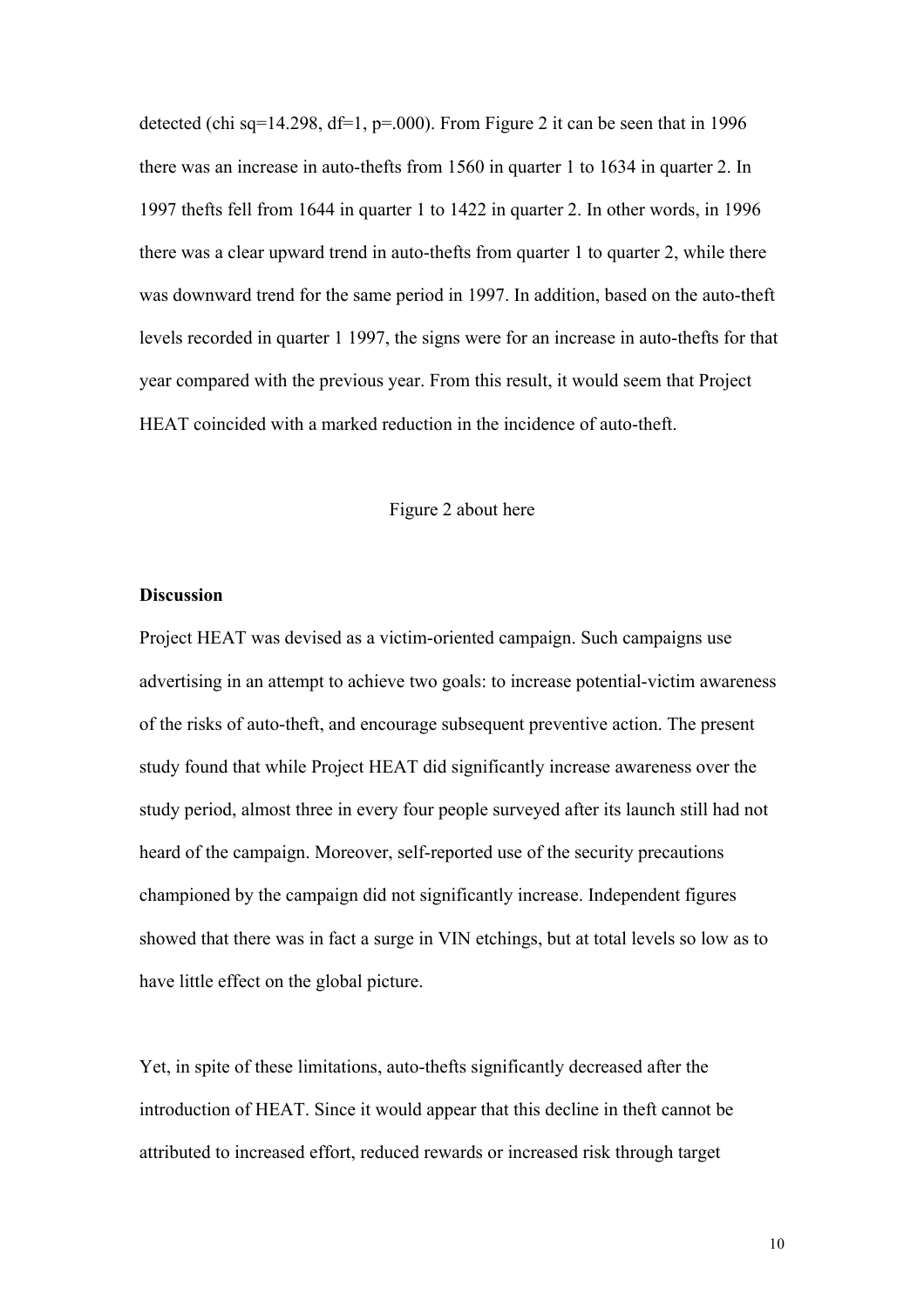hardening (i.e., increased use of prevention devices) the most likely conclusion is that the decrease in theft originated with the offenders themselves. In this scenario, the community awareness campaign may have created the perception that there was suddenly an increase in both the effort and risk, and a decrease in the reward factors associated with stealing vehicles. In other words, the campaign may have had a direct deterrent effect. As potential auto-thieves became aware that police were targeting auto-theft, they refrained from engaging in this activity. In short, it seems that HEAT may have got it right for the wrong reason.

It may be, of course, that the reduction in auto-thefts after the introduction of HEAT was a mere coincidence and is attributable to some other cause entirely. In applied social research of this sort it is not possible to conclusively rule out extraneous causation. However, the authors are not aware of any other factor which might account for the recorded reduction. It should be further noted that, unlike police statistics for many crime categories which often reflect levels of police activity as opposed to actual crime levels, figures for auto-theft are relatively reliable. Auto-theft figures are typically generated by victim reports, and reporting levels are high due to insurance claim requirements (Clarke and Harris, 1992).

The present findings recall Laycock's (1997) study on a successful property marking campaign. In this campaign, residents of a relatively isolated rural community were encouraged to both mark property and to display a decal advertising that their property was marked. Laycock found that thefts reduced across the board, that is, from both protected and unprotected houses. The publicity surrounding the scheme, she contended, alerted burglars that police were giving special attention to burglary.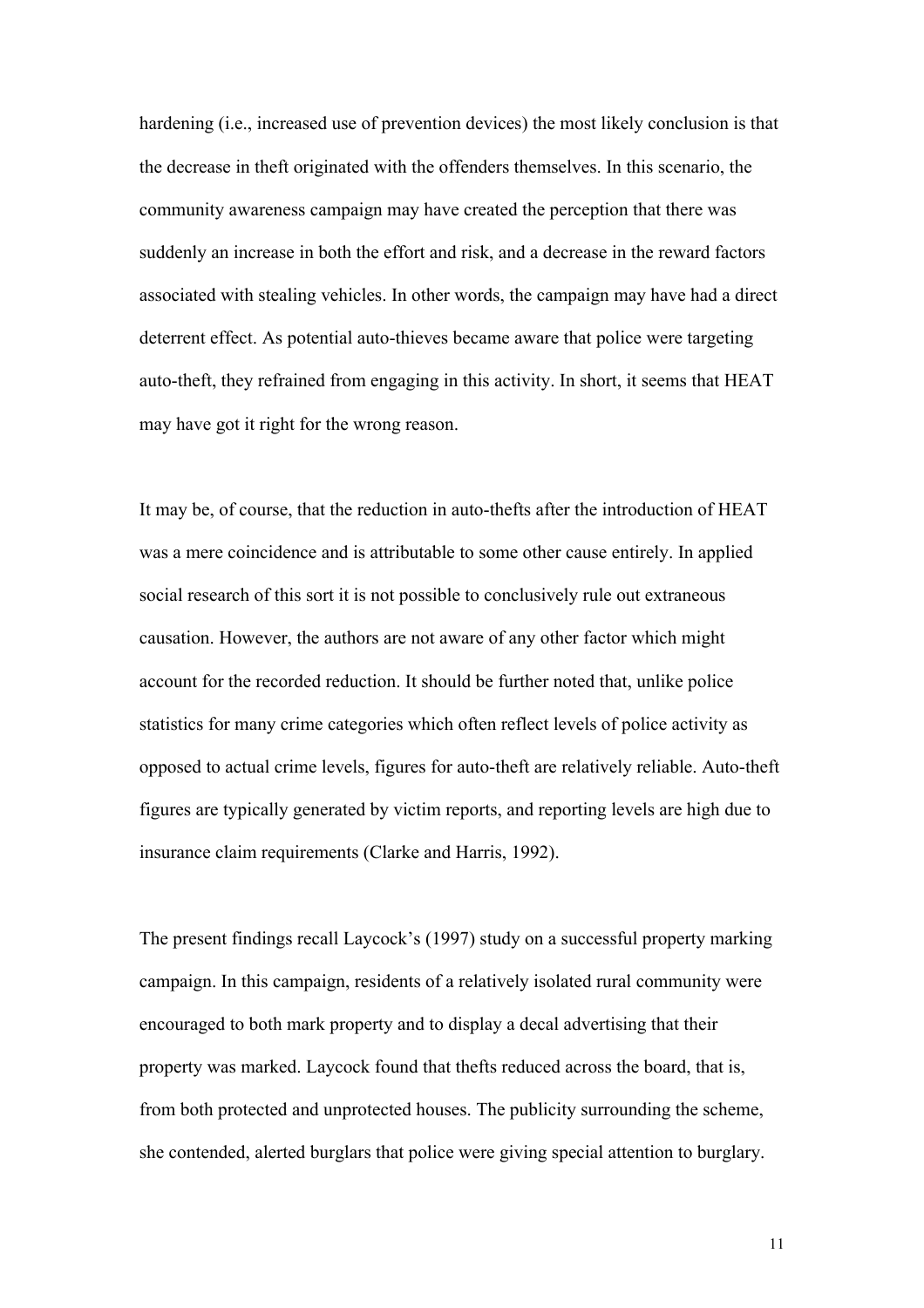Laycock concludes that 'it is probably as important to tell the burglars about the scheme as it is to tell the general public' (p. 238).

It might be argued, then, that it does not matter why HEAT worked as long as it did work. However, risk perception is likely to be an ephemeral phenomenon. Just as perception of risk increased in response to the media campaign, so too it is likely that perceived levels of risk will not be sustained once the campaign ceases. In contrast, the intended aim of HEAT was to institute permanent changes to vehicles which built in increased levels of security. An etched vehicle remains etched after the publicity campaign has finished.

In the light of this, the failure to make etching compulsory or to include incentives for compliance was a major failure of the campaign. Monaghan (1988) has commented on the difficulty of getting individuals to take responsibility for preventing theft. Moreover, previous research (Clarke and Harris, 1992; Mayhew et al, 1992; Webb, 1994) has highlighted the dangers associated with failing to implement a preventive measure on the total at-risk population: displacement to other less secure targets is a major potential problem. Because etching is a prevention strategy that can be easily evaded, when alternative targets remain in the population, unprotected vehicles are likely to be targeted. (Unfortunately, the QPS data did not record the presence or absence of etching when a vehicle was reported stolen and so the degree of protection VIN gave to individual cars could not be examined.)

While insurance companies and motorist groups were involved in the HEAT project, the present results suggest an even greater role for these organizations. There are not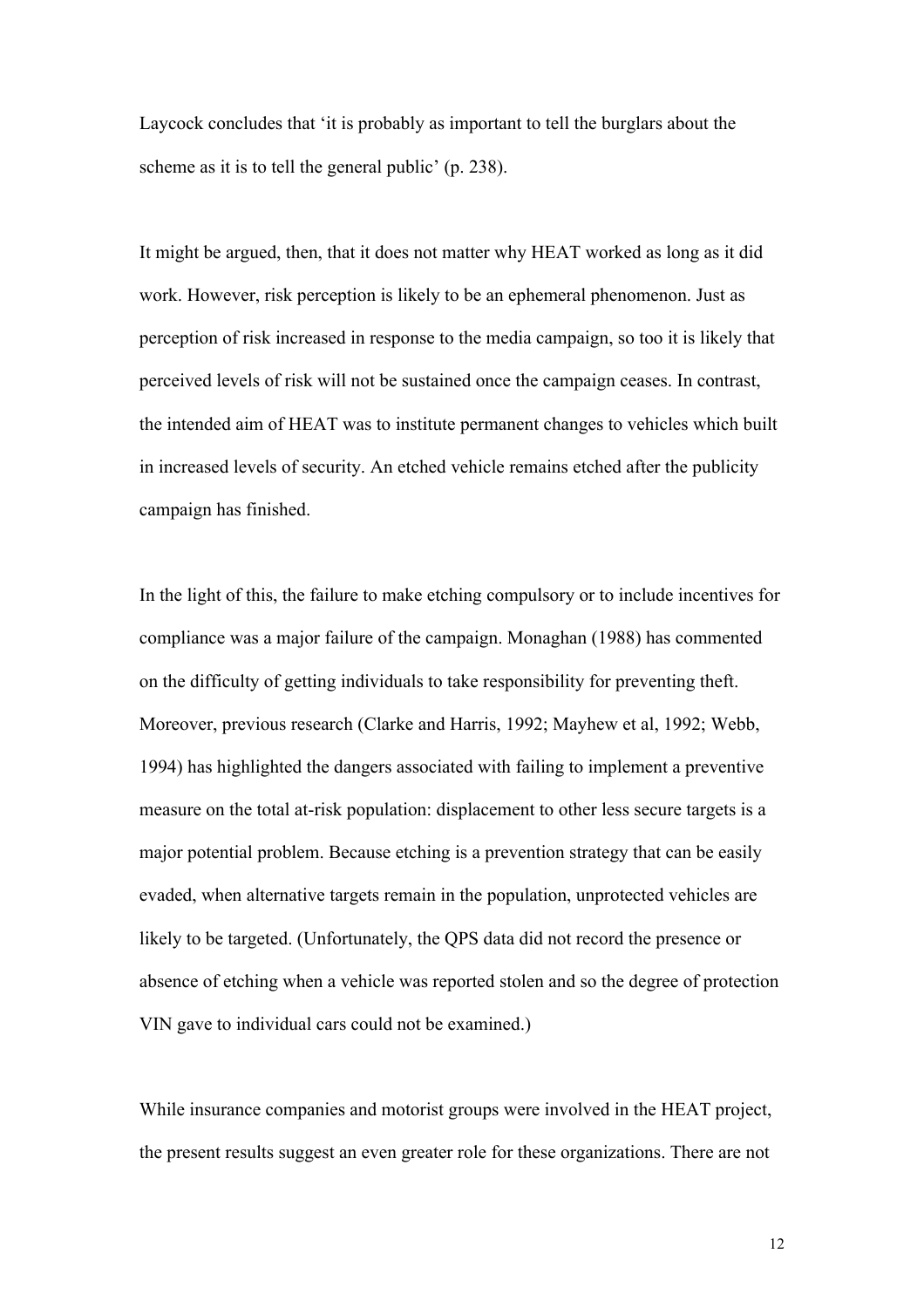only pay-offs from reductions in auto-thefts for car owners but for the insurance industry as well. Since etching is an effective strategy in not only preventing theft but also in increasing the probability of recovery, insurance companies would benefit from increased vehicle etching in terms of fewer claims. Tangible incentives in the form of lower insurance premiums for etched vehicles might prove more effective in inducing compliance than media campaigns built around fear.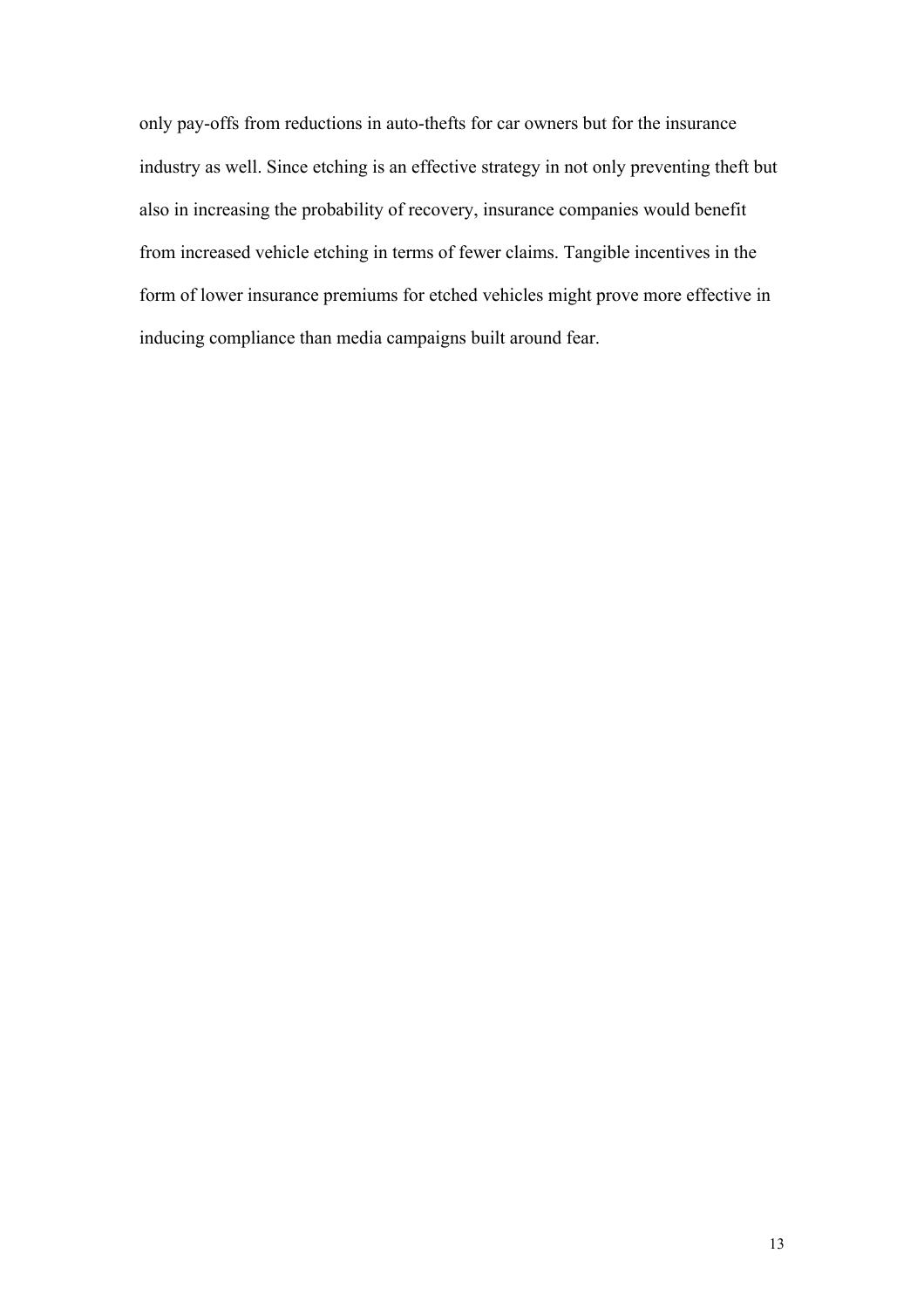# **References**

Clarke, R.V. (1997). Introduction. In: Clarke, R.V. (Ed.) Situational crime prevention: Successful case studies (2nd ed). New York: Harrow and Heston.

Clarke, R.V. and Harris, P.M. (1992). Auto theft and its prevention. In: Tonry, M. (Ed.) Crime and justice: A review of research, Vol 16. Chicago: University of Chicago Press.

Higgins, K. (1997). Exploring motor vehicle theft in Australia. Trends and issues in crime and criminal justice, No 67. Canberra: Australian Institute of Criminology.

Laycock, G. (1997). Operation identification, or the power of publicity? In: Clarke, R.V. (Ed.) Situational crime prevention: Successful case studies (2nd ed). New York: Harrow and Heston.

Mayhew, P., Clarke, R.V. and Hough, D. (1992). Steering column locks and car theft. In: Clarke, R.V. (Ed.) Situational crime prevention: Successful case studies. New York: Harrow and Heston.

Monaghan, L. (1988). Anatomy of a crime prevention publicity campaign. Journal of Security Administration, 11(2), 60-69.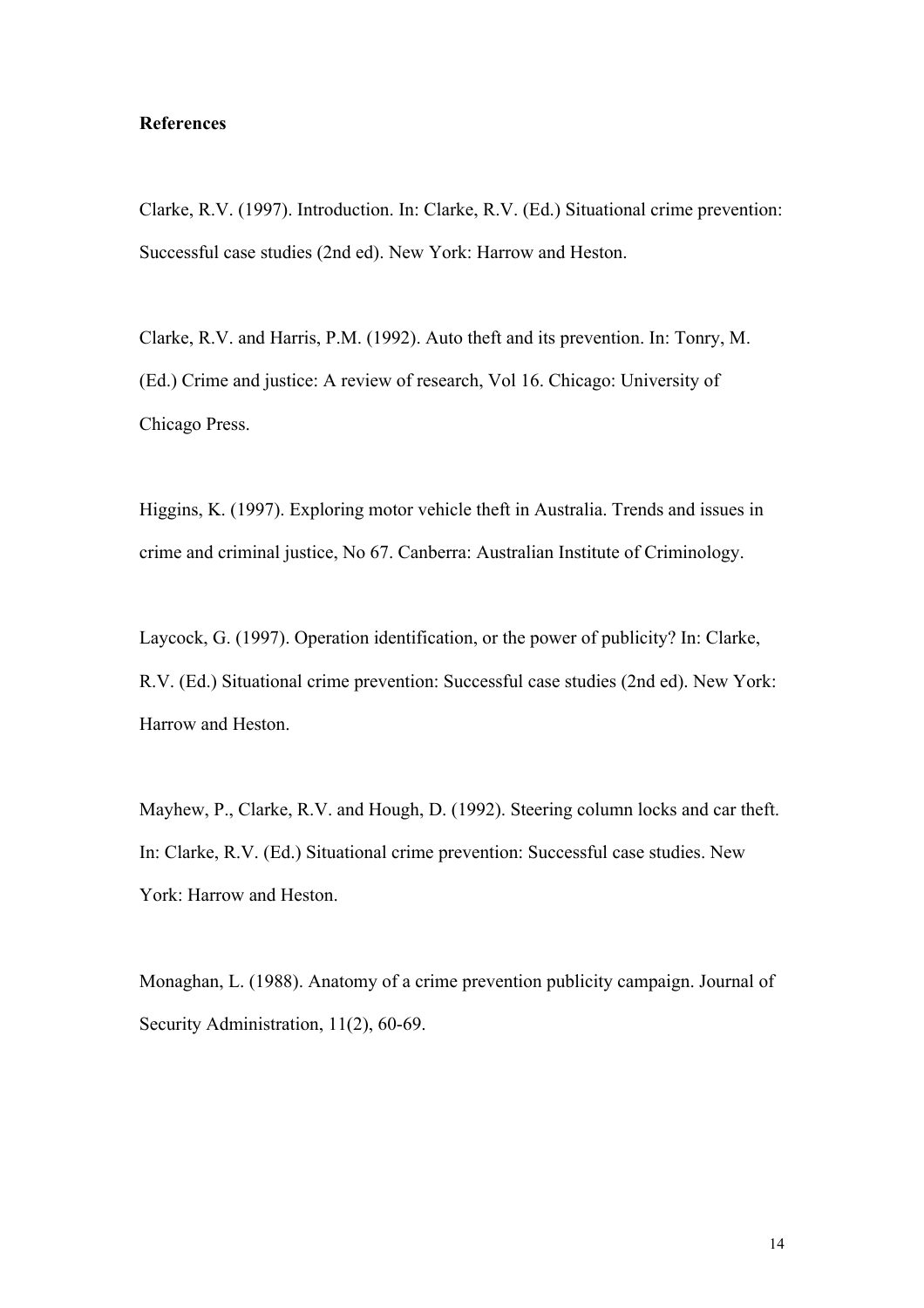Poyner, B. (1993). What works in crime prevention: An overview of evaluations. In: Clarke, R.V. (Ed.) Crime prevention studies, Vol 1. Monsey, NY: Criminal Justice Press.

Walley, L. (1996). Current issues in motor vehicle theft prevention and detection. Brisbane: Queensland Police Service.

Webb, B. (1994). Steering column locks and motor vehicle theft: Evaluations from three countries. In: Clarke, R.V. (Ed.) Crime prevention studies, Vol 2. Monsey, NY: Criminal Justice Press.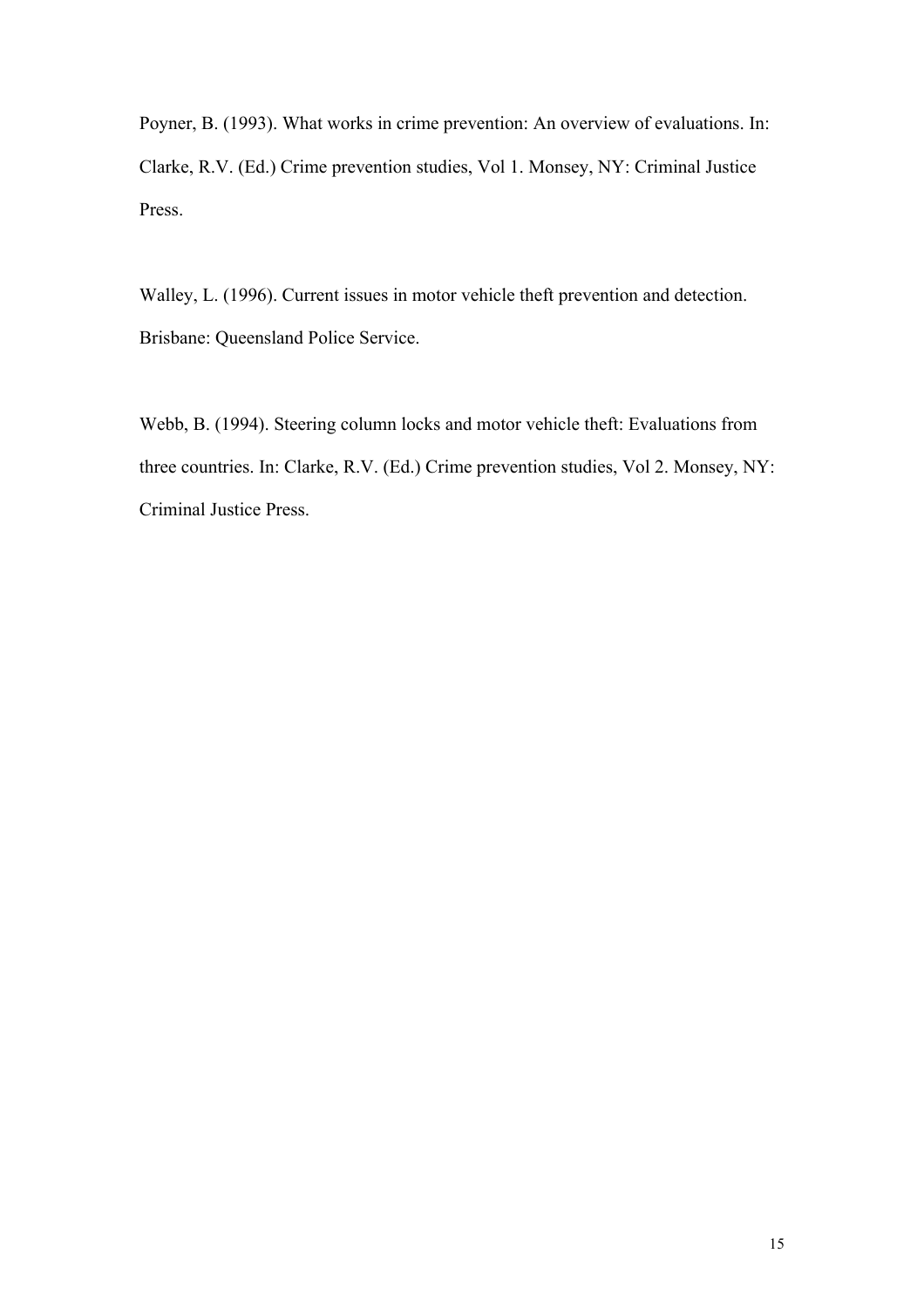

Figure 1. Familiarity with HEAT over the three testing periods (n=149, 150 & 150 respectively).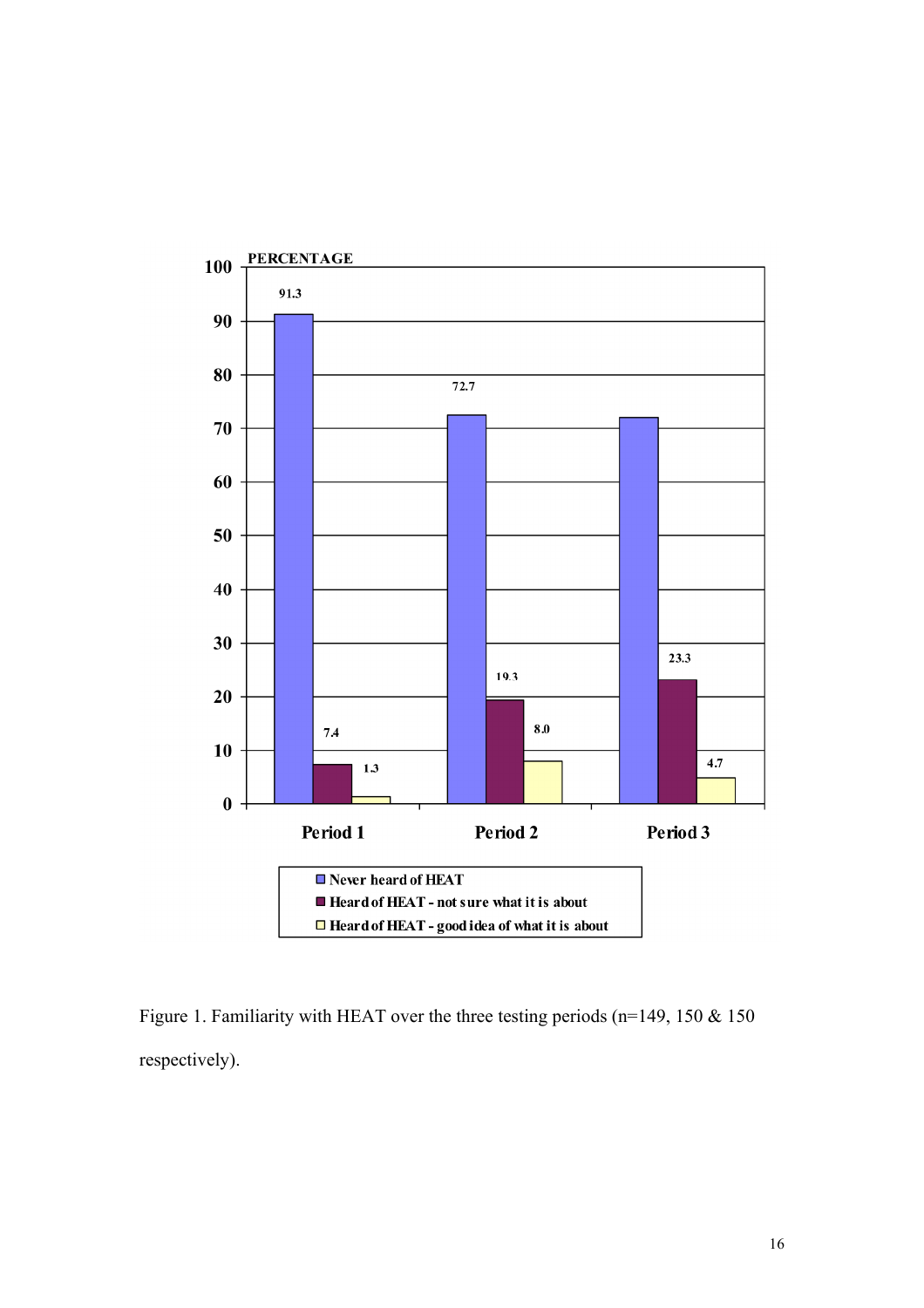Table 1 Self-reported use of specific security precautions (as % of sample) at each of the three survey periods. (Multiple responses permitted.)

| <b>Security Precaution</b>   | Period 1  | Period <sub>2</sub> | Period 3  |
|------------------------------|-----------|---------------------|-----------|
|                              | $(n=149)$ | $(n=150)$           | $(n=150)$ |
| Lock doors                   | 99%       | 97%                 | 99%       |
| Steering wheel lock          | 47%       | 29%                 | 43%       |
| Steering column lock         | 44%       | 44%                 | 21%       |
| Car alarm                    | 7%        | 11%                 | 11%       |
| Engine immobilizer           | 8%        | 13%                 | 9%        |
| Fuel/ignition cut-out switch | 5%        | 6%                  | 8%        |
| Etching -- registration      | 5%        | 8%                  | 7%        |
| Etching -- VIN               | 6%        | $4\%$               | $1\%$     |
| Battery isolator             | 0%        | $2\%$               | $1\%$     |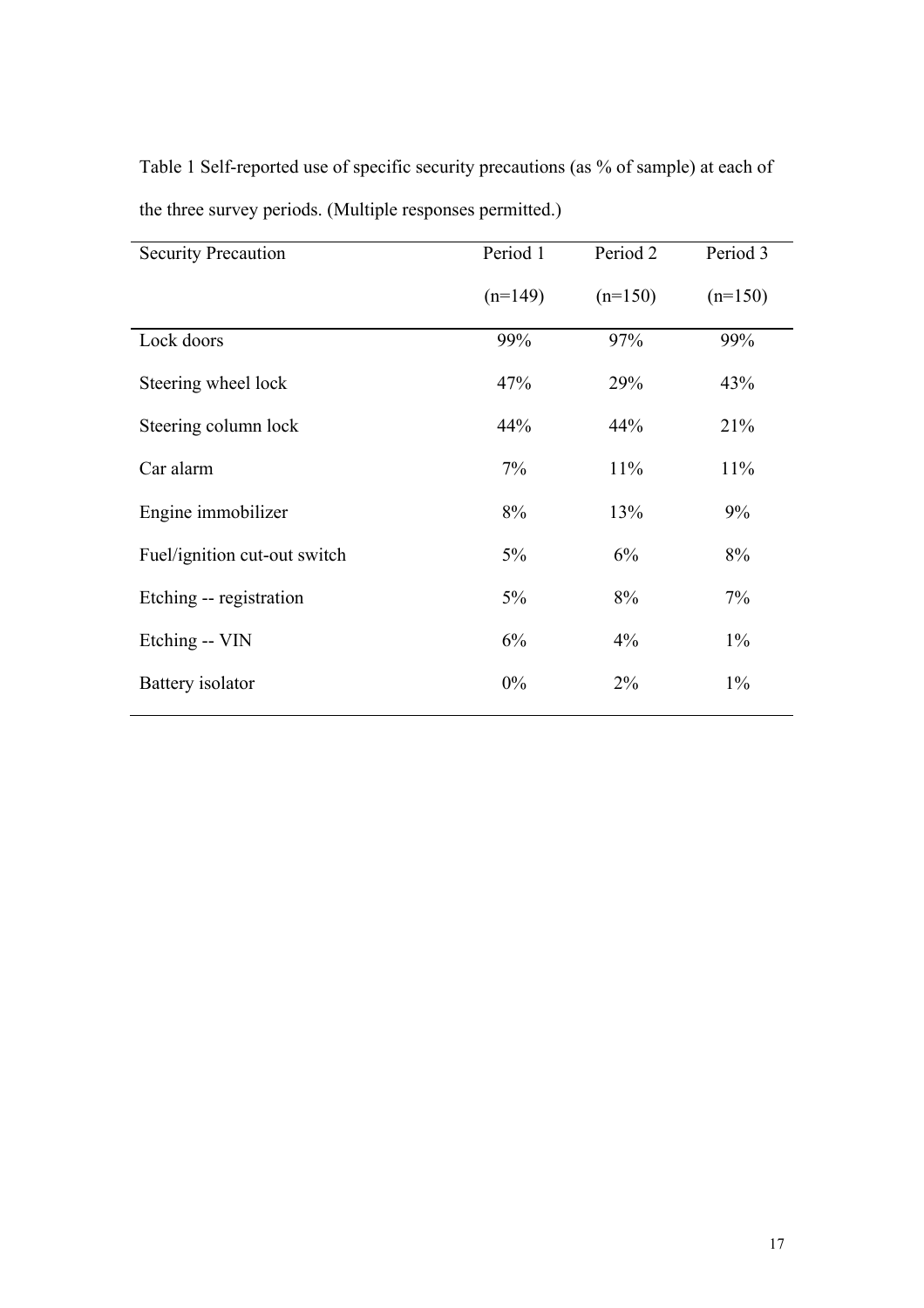Table 2 VIN etchings conducted by RACQ registered businesses, pre-HEAT/post-HEAT 1997.

| Pre-HEAT |          |       | Post-HEAT |     |      |
|----------|----------|-------|-----------|-----|------|
| January  | February | March | April     | May | June |
| 10       | 4 I      | 53    | 145       | 325 | 237  |